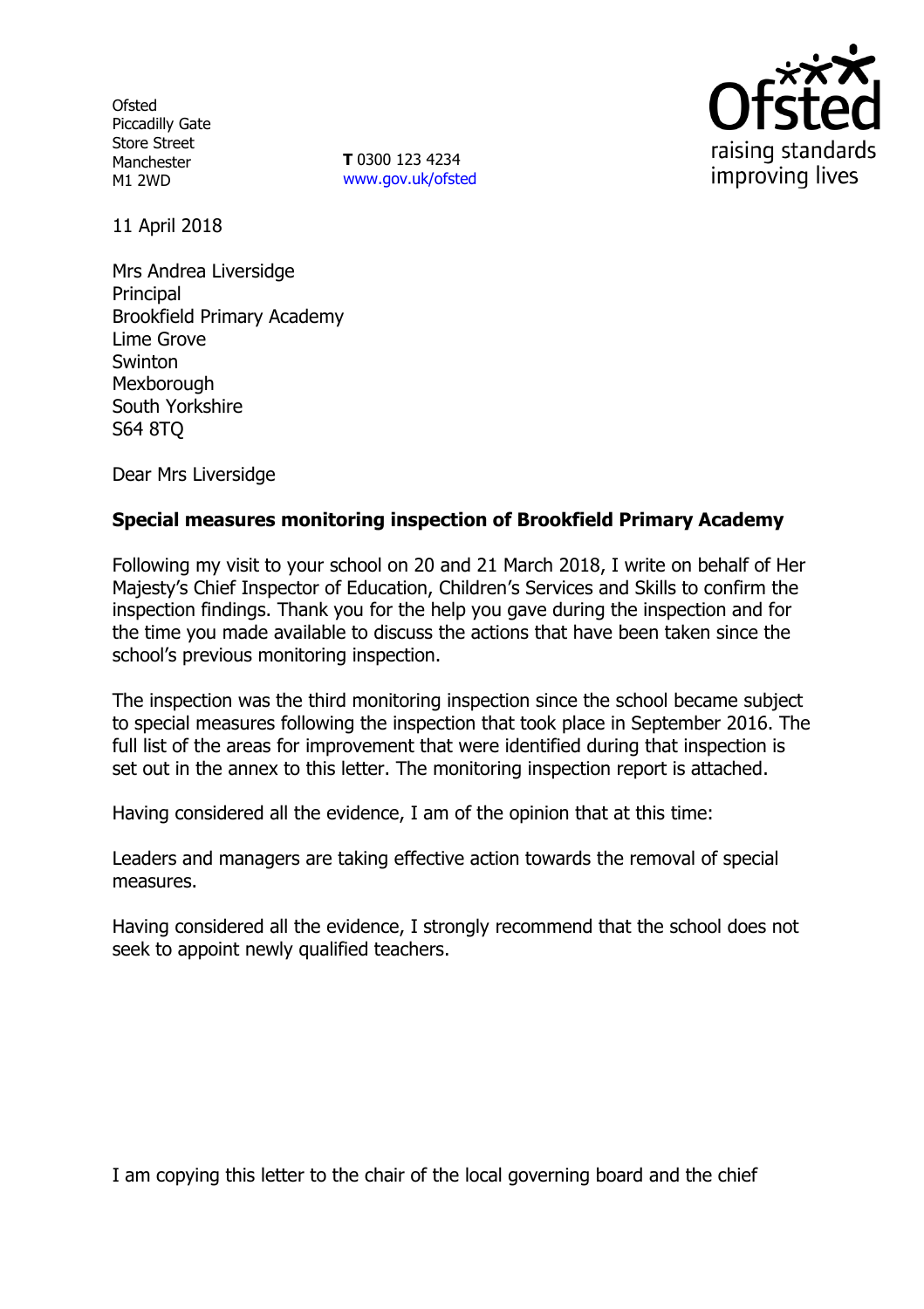

executive officer of the multi-academy trust, the regional schools commissioner and the director of children's services for Rotherham. This letter will be published on the Ofsted website.

Yours sincerely

Lesley Butcher

# **Her Majesty's Inspector**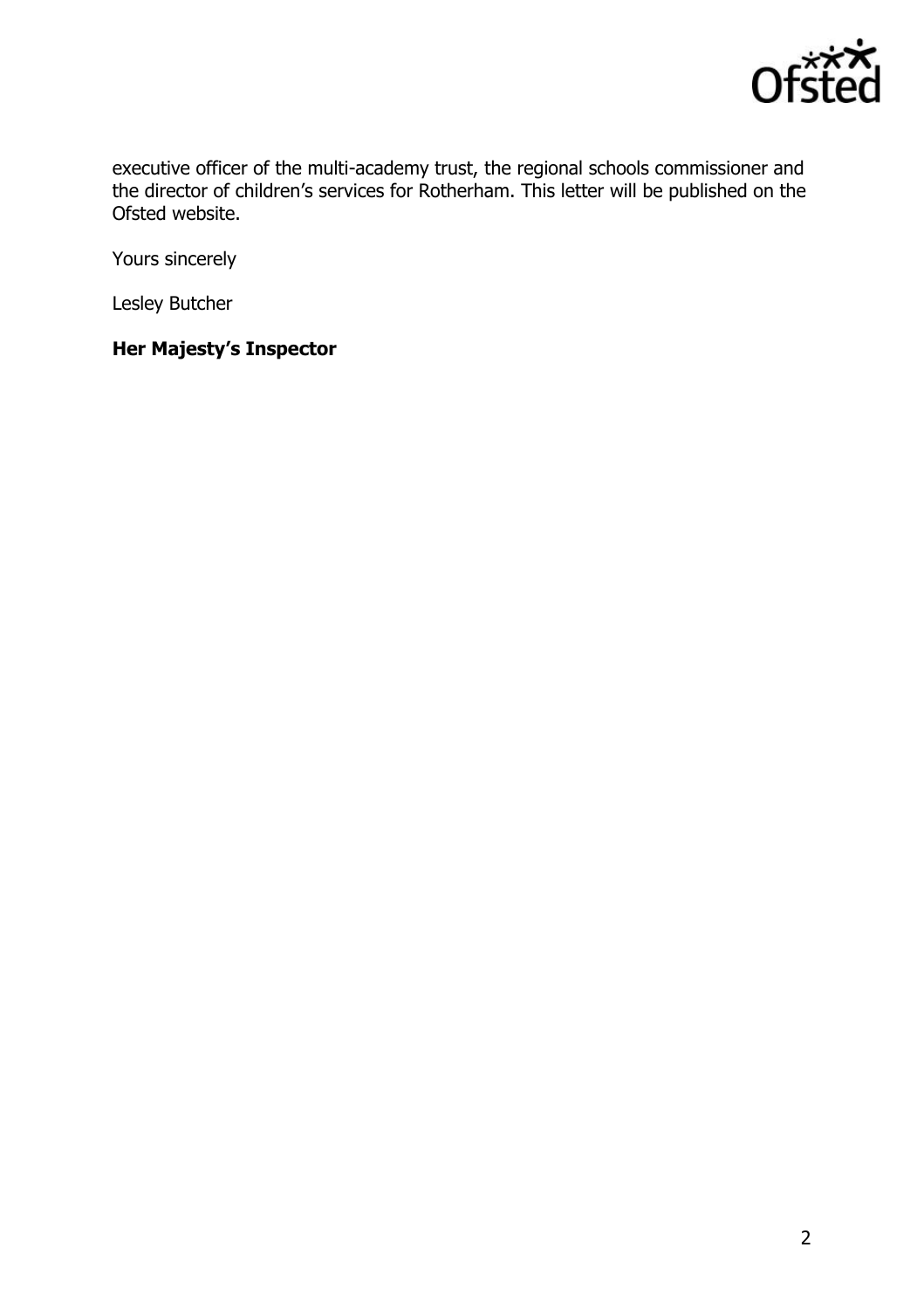

#### **Annex**

## **The areas for improvement identified during the inspection that took place in September 2016**

- Rapidly improve the quality of leadership and management at all levels so that:
	- all safeguarding arrangements satisfy the requirements of the most recent legislation
	- effective and robust systems are in place to hold leaders and managers to account for the progress of all groups of pupils, but particularly for those who are disadvantaged
	- leaders know the impact of pupil premium funding and target extra resources where they are needed
	- policies and procedures are up to date, being consistently implemented and regularly reviewed
	- there are effective arrangements for governance in place, which challenge leaders to bring about rapid improvement
	- the curriculum is fit for purpose and provides pupils with a broad and balanced programme of work.
- Rapidly improve the quality of teaching, learning and assessment and accelerate outcomes for pupils, by:
	- ensuring that all teachers have consistently high expectations for what pupils can achieve in all areas of the curriculum
	- checking that assessment information is accurate and is used to plan appropriate challenge and support for different groups of pupils, particularly the most able
	- improving teachers' subject knowledge so that they know what to teach
	- securing a stable and permanent teaching staff who are well supported by middle leaders to bring about rapid improvements
	- developing the learning environment in the Nursery class to improve curriculum provision.
- **IMPROVE Attendance and behaviour by ensuring that:** 
	- absence of all pupils is analysed, including for specific groups of pupils, and effective action is taken to make sure that pupils are in school and ready to learn
	- the behaviour policy is consistently implemented and has a positive impact on learning in the classroom
	- all staff know how to deal with challenging behaviour and keep all pupils safe when incidents arise.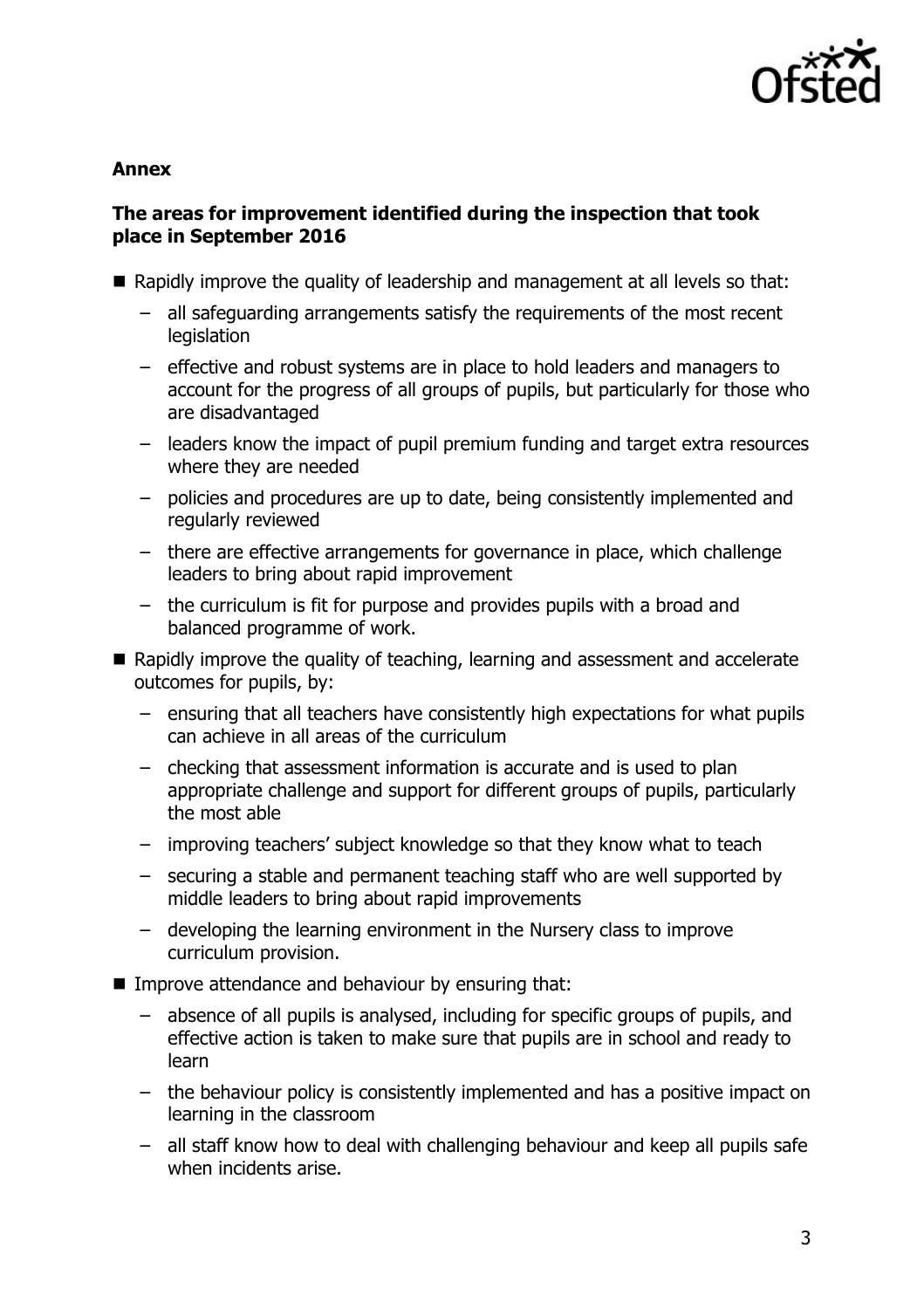

An external review of governance should be undertaken in order to assess how this aspect of leadership and management may be improved.

An external review of the school's use of the pupil premium should be undertaken in order to assess how this aspect of leadership and management may be improved.

It is recommended that the school does not appoint newly qualified teachers.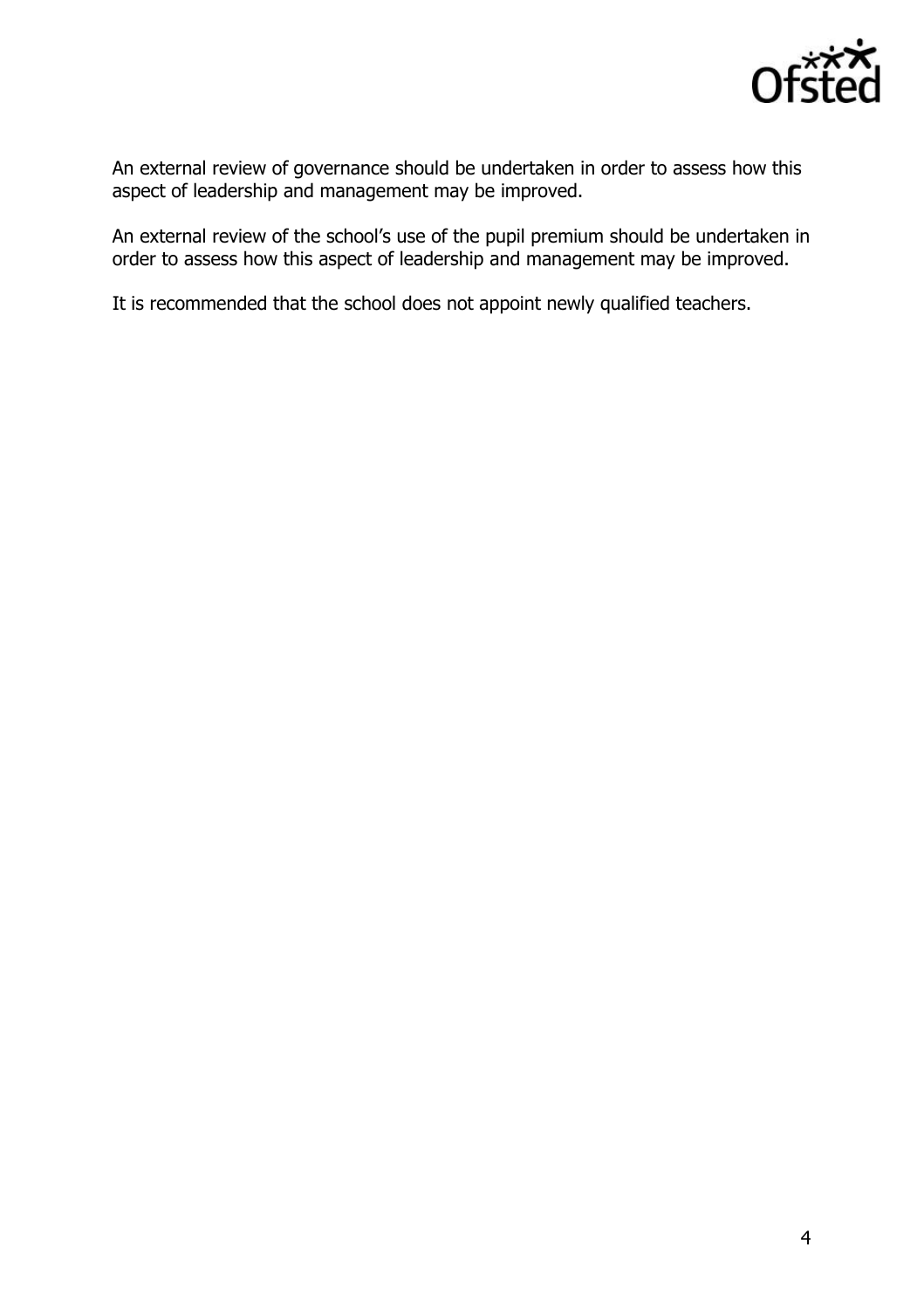

## **Report on the third monitoring inspection on 20 March 2018 to 21 March 2018**

# **Evidence**

I observed the school's work, scrutinised documents and met with the principal, the executive principal and a school improvement leader from Aston Community Education Trust (ACET). I met with middle leaders to look at work in pupils' books. Three members of the newly formed local governing board also provided information. I observed lessons alongside you and the assistant vice-principal. I spoke with pupils in classrooms and at lunchtime. Not all areas for improvement from the inspection were considered at this inspection. The focus of this visit was to review leaders' progress against the majority of areas for improvement from the last inspection, but I was unable to consider the curriculum in depth.

# **Context**

ACET has made swift progress towards taking responsibility for your school from Wakefield City Academies Trust. The expected date for the transfer of Brookfield to ACET is 1 April 2018. Since the last monitoring visit, you have recruited a new assistant vice-principal. This member of staff will take up their post at the start of next term with explicit responsibility for supporting teaching and raising standards in Year 5. One teacher in Year 5 will end their contract and will be replaced in September. The second Year 5 teacher is currently on secondment to Brookfield and will return to their original school at the end of July.

## **The effectiveness of leadership and management**

Your leadership is a real strength. You understand the vulnerabilities of pupils and staff and work hard to mitigate these. You have worked effectively alongside staff, providing coaching and encouragement. You are kind and approachable. As a result, you are building staff morale and engendering trust among parents and carers, and school staff. Parents said that they could see a real difference in the school, especially in the last two months. They felt that communications between home and school were improving and that leaders are recruiting good teachers in response to staff turnover. With the support of the trust, you have implemented systems and routines that are beginning to help teachers to identify gaps in pupils' understanding. Working closely with the assistant vice-principal, you have made considerable improvements in a short time.

You have ensured that the safeguarding of pupils is high priority. Staff are implementing the new safeguarding policy and all have recently been trained to spot signs of radicalisation. The safeguarding officer ensures careful record keeping. She is keen to improve the speed at which families receive early help, and has met with representatives from social care to iron out difficulties in communicating safeguarding concerns. ACET has secured additional funding to purchase new fencing, gates and lighting to secure the school site further.ou have adopted new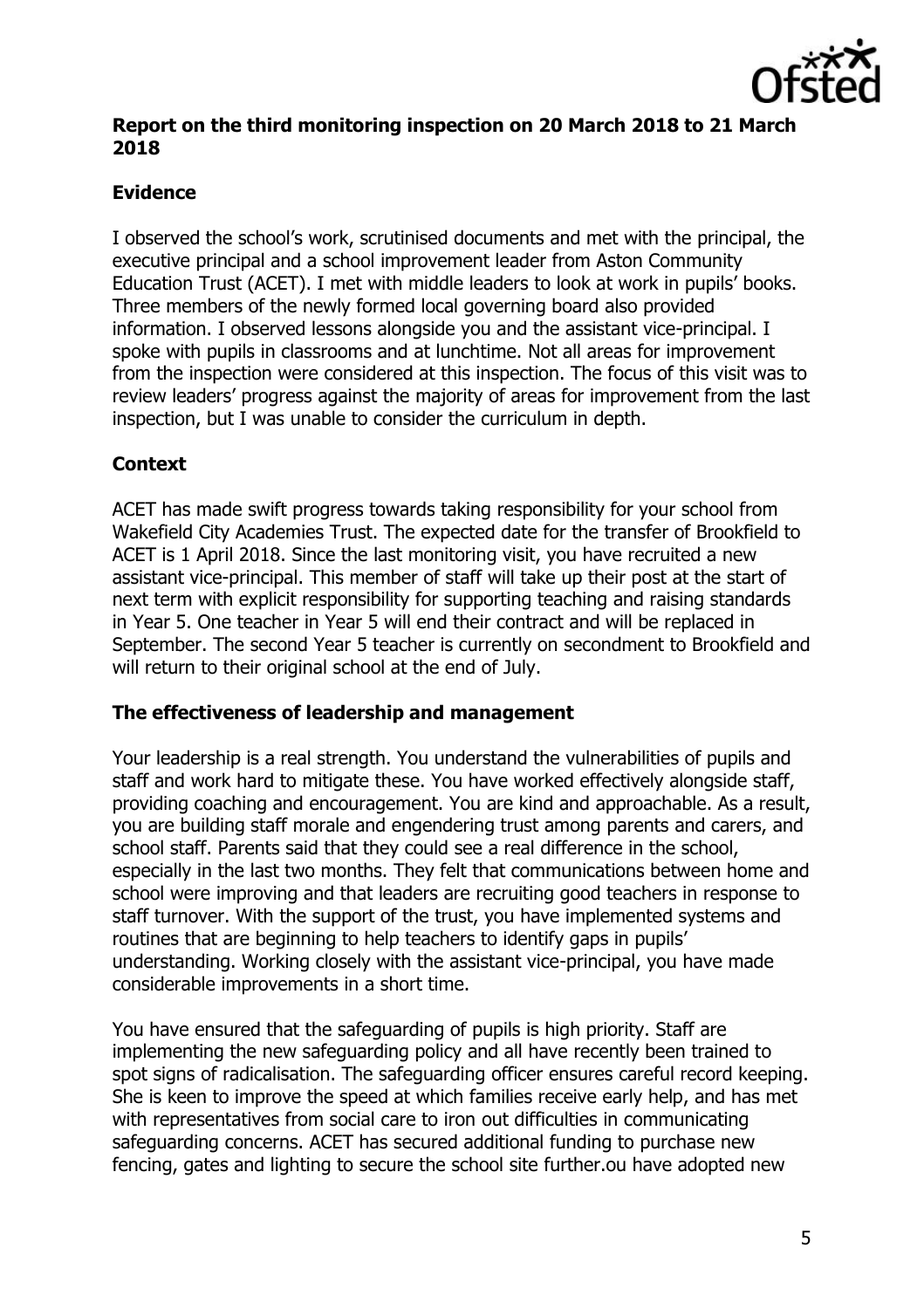

ways of tracking pupils' progress and attainment and have trained staff to understand these systems. You recognise that there is still some work to be done to ensure all teachers pitch learning appropriately. In some classes, expectations of what pupils can do. remain too low. With the support of ACET, you have introduced a focus on 'pupil improving progress' monitoring, enabling you to scrutinise what learning feels like for different groups of pupils. This is giving you the information you need to discuss the effectiveness of teaching on a much deeper level and to challenge teachers to provide learning that is better matched to pupils' needs. You and your leadership team now hold regular meetings with teachers to discuss the progress of pupils, including disadvantaged pupils. Even so, you know that disadvantaged pupils continue to make less progress and achieve less well than other pupils.

You have managed to secure an active and influential local governing board whose members are determined to secure a good standard of education for pupils at Brookfield. Some are ex-pupils and are committed to the success of the school. They bring useful skills, including from education and industry, that have already proved effective in securing improvements. For example, they are promoting a walking bus to help boost pupils' attendance and punctuality. Minutes of the first meeting in December 2017 show that leaders are now providing governors with the depth of information needed to question leaders on the progress pupils are making. Leaders' action plans are focused on raising pupils' attainment and include clear indicators that will enable governors to judge when actions have been successful.

## **Quality of teaching, learning and assessment**

You began by ensuring that all staff had a good understanding of the requirements of the national curriculum. Your assistant vice-principal took a central role in supporting teachers to understand and plan appropriate lessons to help pupils to more soundly acquire writing skills. You have introduced staff and pupils to highquality texts to ignite the interest of pupils and provide a stimulus to writing. Where teachers are committed and willing to adopt new methods, pupils are attentive and making strong progress. However, this is not the case everywhere in school. Although there have been improvements, some teachers lack enthusiasm and subject knowledge. This compounds the difficulties some pupils are having in phonics or writing, for example. Therefore, the quality of teaching across the school remains inconsistent. Some teachers' expectations of what pupils will learn are still too low, hindering pupils' progress in some classes. The leader for mathematics has ensured that teachers are covering the curriculum, but there is still inconsistency in the quality of mathematics teaching in different classes. Pupils in key stage 1 are using appropriate equipment and models to help them grasp new concepts. However, there are gaps in pupils' understanding in key stage 2. In some classes, pupils have too little opportunity to develop reasoning skills.

You and the early years team have worked effectively to improve the quality of provision for Reception and Nursery children. You have ensured that children in both classes now have equal access to resources. You have maximised teachers'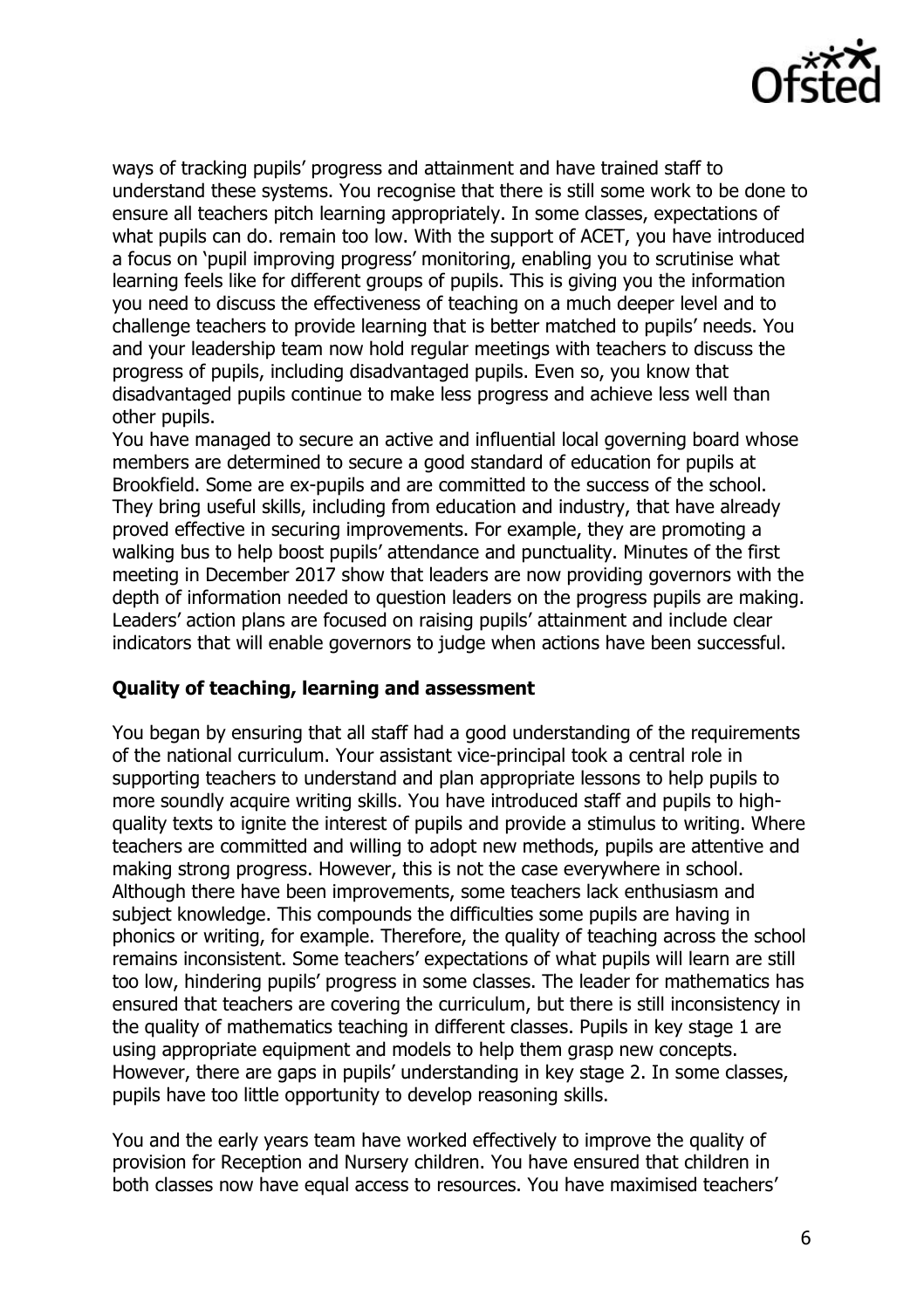

skills so that staff teach across both year groups, for example in phonics. Teachers are making good use of resources to plan activities that successfully develop children's gross and fine motor skills. Both boys and girls enjoy sharing books in the outdoor reading shed and purposefully practise their writing skills in many areas inside the classroom and outdoors. Teachers have developed staff subject knowledge in phonics, enabling them to successfully match activities to children's stages of development. Children are making secure progress in phonics because of thoughtful grouping and well-matched activities. In general, children are chatty and confident when speaking with adults. Relationships between children and adults are nurturing, leading to children feeling happy and safe in the setting.

## **Personal development, behaviour and welfare**

You have embedded systems to encourage pupils to behave well and to attend school regularly. The trust continues to provide additional capacity to improve pupils' attendance, sending education welfare officers to praise pupils when they arrive punctually and to speak with parents when their child is not attending regularly. Although pupils' attendance overall is still below the national average, there has been an improvement on the same period last year. The frequent absence of several pupils remains a concern and the rate of persistent absence, despite reducing by 4%, is almost twice the national figure.

There have been no permanent or fixed-term exclusions since ACET became involved with the school last term. The number of in-school exclusions have drastically reduced, indicating a willingness by pupils to comply with the golden rule, 'to be kind, honest and helpful'. I observed a little off-task behaviour as well as pupils being helped by staff to do the right thing. However, I observed no incidents of poor behaviour during this inspection. Parents and pupils reinforced this view, saying that they felt behaviour in school was good. You have engaged the help of the local authority's social and emotional mental health team to help to support one class with friendship issues.

The leader for special educational needs (SEN) and/or disabilities and the safeguarding officer, assisted by the trust, have a clear idea of their roles and responsibilities and execute them well to ensure that pupils receive appropriate support when they need it. You recognise that the attendance of vulnerable pupils remains a concern and are working hard with staff to help pupils to attend.

#### **Outcomes for pupils**

You are now confident that the schools' assessment information gives an accurate picture of the attainment of pupils. Between 50% and 60% of children enter your Nursery with skills and abilities above those typically seen. In general, they make secure progress through key stage 1 and attain standards broadly in line with national figures. In the past, disadvantaged pupils did not achieve as well as other